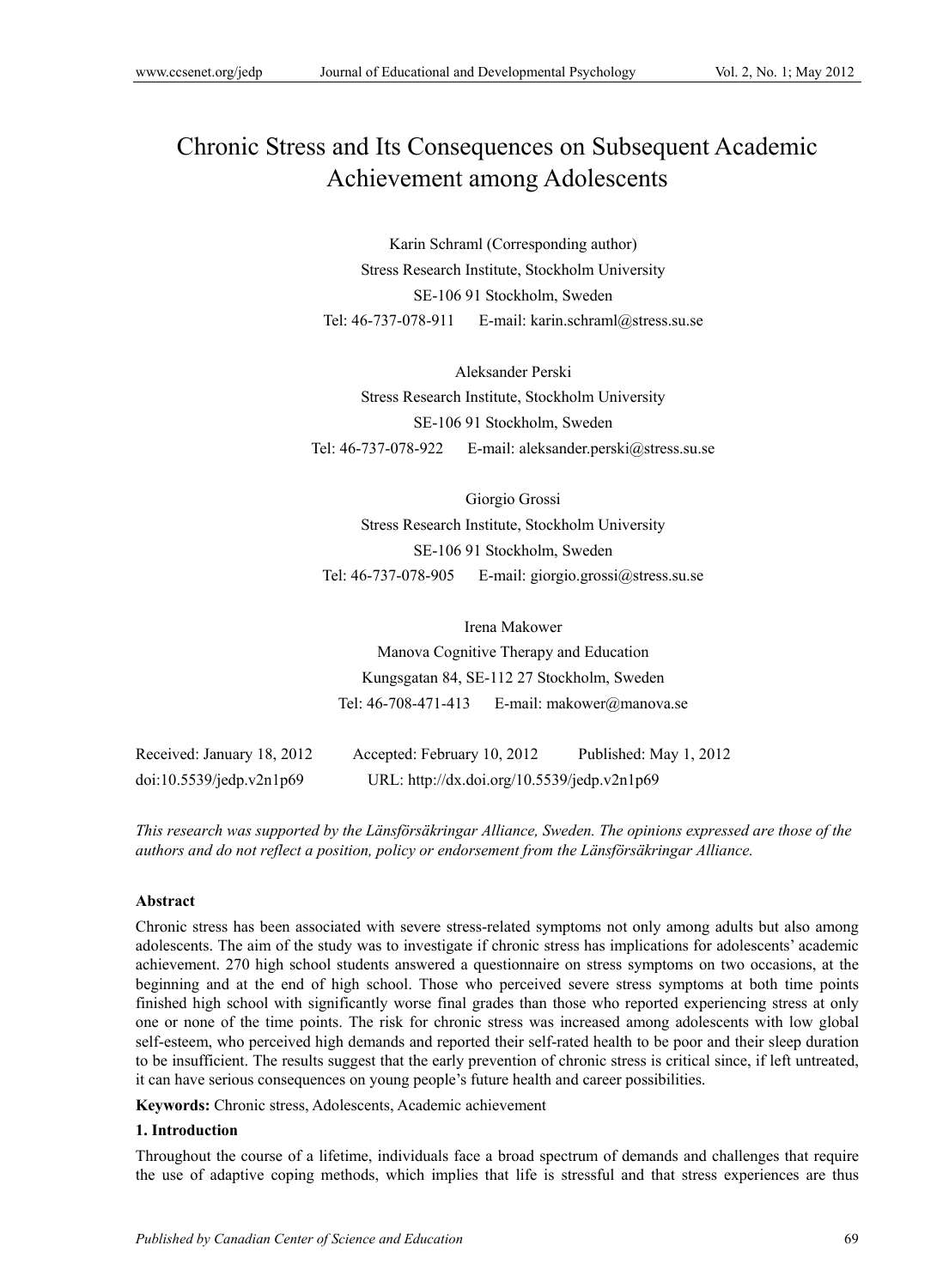inevitable (Thoreson & Eagleston, 1983). Stress experiences are therefore here considered to be a mobilization of energy for mastering life's demands and challenges and thereby restoring the disrupted physical balance that stress may bring about.

An energy imbalance can arise when more energy is spent than is gained and if this persists over a long period of time, chronic stress emerges. Persistent energy depletion of this type has been associated with stress symptoms, such as emotional exhaustion, physical fatigue, and cognitive difficulties (Melamed, Kushnir, & Shirom, 1992; Shirom, 2003). Chronic stress implicates negative consequences on health and well-being (Perski, 2006; Schaufeli & Enzmann, 1998) and has been associated with a heightened risk for cardiovascular morbidity, diabetes, immunosuppression, depression, anxiety, and exhaustion syndrome (Johnston-Brooks, Lewis, Evans & Whalen, 1998; Low, Salomon & Matthews, 2009; Perski, 2006). In Sweden, exhaustion syndrome is among the most common diagnoses qualifying adults for long-term sick leave (National Insurance Board, 2011; Social styrelsen, 2003).

It is not only adults who suffer from the negative consequences of prolonged stress. Within the last 20 years, stress and its associated mental health problems have been increasing dramatically among Swedish adolescents (Hagquist, 2010) and it has become a serious public concern (KVH, 2010; SBU, 2010). A number of national surveys and investigations have confirmed the situation, finding that every third adolescent reported serious stress-related symptoms (Bremberg, 2006; Schraml, Perski, Grossi, & Simonsson-Sarnecki, 2011; Socialstyrelsen, 2009). Females have been shown to be more vulnerable to stress and its negative implications on health and well-being than males (Basow & Rubin, 1999; Hagquist, 2009; Schraml et al., 2011).

Since stress-related symptoms emerge over an extended period of time, a fully developed exhaustion syndrome might not be expected to be prevalent among younger populations. However, according to Thoreson and Eagleston (1983), chronic stress has more immediate consequences than the development of a recognizable physical or mental disease. In fact, chronic stress has been associated with greater diastolic blood pressure (Brady & Matthews, 2006; Low et al., 2009), maladjustment in high school (Kenny, Gallagher, Alvarez-Salvat, & Silsby, 2002), and depression (Byrne, Davenport, & Mazanov, 2007; Hankin, Mermelstein, & Roesch, 2007) among adolescents. Furthermore, it was shown that chronic stress has a negative impact on cognitive functioning throughout a person's lifespan (Marin et al., 2011). While the pernicious consequences of chronic stress on health are recognized and have been well-investigated, research has not focused on the effects that chronic stress may have on other important life domains, such as academic achievement among adolescents.

School issues are a common concern among adolescents and concerns over college admissions, in particular, can bring about a sense of urgency for many (Huan, Lay See, Ang, & Wan Har, 2008). In Sweden, the completion of high school is necessary in order to get accepted to college. Higher final grades strongly facilitate admission to high ranking tertiary educational programs. Academic achievement influences young people's future opportunities in terms of later educational and occupational attainment. Academic achievement has in fact not only been linked to optimal adolescent functioning but is also considered to be a reliable indicator for future well-being (Schmidt & Padilla, 2003).

Several studies have investigated the association between striving for high academic achievement and stress. Ollfors and Andersson's (2007) study among Swedish youth showed that the greater the commitment to schoolwork was, the higher the level of perceived stress. Those adolescents who experienced the highest levels of stress also considered the demands placed on them to be far too great. Huan et al. (2008) found that students who rated school-related demands as one of their main sources of stress were also more likely to worry about their studies and feel overwhelmed by their workload. According to Murberg and Bru (2004), worries about school achievement and feeling that schoolwork is too demanding are particularly associated with psychosomatic symptoms. This suggests that pressure to achieve good grades as well as demanding schoolwork may be of importance in predicting psychosomatic symptoms among adolescents. According to Kaplan, Liu and Kaplan (2005), perceived stress not only has consequences on emotional adjustment but also on academic performance among adolescents. After then examining the role of personal academic expectations for academic performance, Kaplan et al. (2005) found that extremely high expectations were counterproductive, especially in a highly stressful school environment. In other words, high academic expectations, which imply high perceived demands, may serve to increase school-related stress and thereby impede academic performance.

Although the relationship between academic stress and achievement has been examined extensively in research, there is little consensus about the nature of these associations. Gustafsson et al. (2010) observed a bidirectional negative relationship between stress and academic achievement. Internalized problems, like stress, anxiety and depressive mood, were associated with negative effects on academic achievement; doing poorly in school, in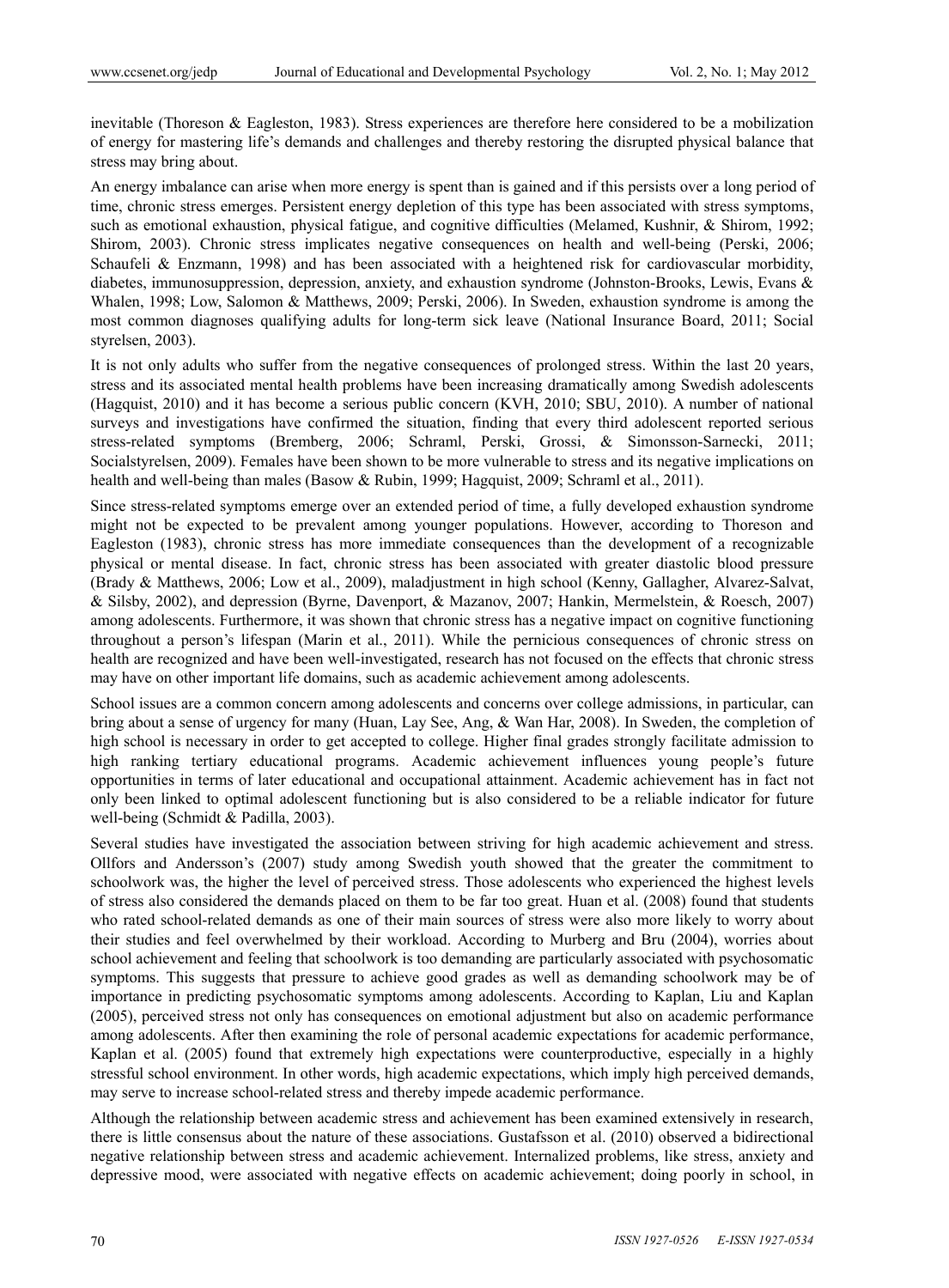turn, was shown to affect mental health. Other research has failed to predict academic achievement by means of general anxiety (Desiderato & Koskinen, 1969).

Although the high prevalence of stress-related health problems among adolescents is evident in numerous studies (Bremberg, 2006; KVH, 2010; SBU, 2010; Socialstyrelsen, 2009), to our knowledge, little attention has been paid thus far to the effects that the experiencing of long-term stress symptoms may have on academic achievement.

Because of its negative health consequences, finding effective ways to prevent chronic stress among adolescents is of great concern. In order to begin to achieve this goal, it is important to identify which individuals are at risk. However, with the lack of previous information about the risk factors for chronic stress among adolescents further study has been needed. In regard to stress in general, previous research has identified a number of important risk factors for stress, such as low self-esteem (Baumeister, Campbell, Krueger, & Vohs, 2003; Hallsten, Josephson & Torgén, 2005; Rector & Roger, 1997), low social support, perceived high demands and low control (Karasek & Theorell, 1990), sleep disturbances and sleep deprivation (Bernet, Merrill, Braithwaite, VanOrden, & Joiner, 2007; Söderström, Ekstedt, Åkerstedt, Nilsson, & Axelsson, 2004). Furthermore, low self-rated health (Andreasson Nixon, 2010) and low total life satisfaction (Salmela-Aro & Tynkkynen, 2010) have been associated with stress experience. Examining the relative roles that these factors may have for chronic stress among adolescent boys and girls was of further interest in the present study.

#### *1.1 Aim of the Present Study*

Given the above information, the aim of the present study was to examine if high school students who have been persistently perceiving stress over a longer period of time (i.e., two years in the present study), differ significantly with regard to academic achievement from students who experience stress only from time to time periodically or from students who do not perceive any stress symptoms during their time in high school. In addition, the relative importance of risk factors, previously associated with stress, were tested among individuals experiencing chronic stress.

#### *1.2 Research Questions*

How is subsequent academic achievement affected by previously perceived chronic stress symptoms?

Which factors constitute a heightened risk for chronic stress?

#### **2. Method**

#### *2.1 Participants and Procedure*

Data collection took place at two different high ranking high schools after approval by the local ethics review board. Prior to data collection, students and parents were informed in writing about the aims of the study and asked for their consent. Participation was voluntary. The high school students who agreed to participate were asked to silently and individually fill out a questionnaire during a designated school lesson in the presence of a school staff member.

In February 2006, the first data collection took place among 171 high school students at a high school in Stockholm, who answered a questionnaire concerning stress and stress-related variables. Two years later, in February 2008, the same group was asked to answer the questionnaire once again. This time, 119 high school students participated in the data collection, which produced a longitudinal response rate of 70%.

In February 2008, the questionnaire was presented at a second high school, where 285 students volunteered for the first round. In a follow-up of the same students two years later, 176 participated again in the data collection, which produced a longitudinal response rate of 62%.

In order to control for attrition effects, the data from the students who did not participate at time 2 was analyzed. Compared to those who participated on both measurement occasions, no significant differences were found on any of the examined variables.

After excluding incomplete and missing data, the data from 273 participants remained for the subsequent analyses.

#### *2.2 Measures*

The measures in the study included the *Shirom Melamed Burnout Measure* (SMBM), which is designed to measure chronic stress according to perceived stress symptoms. The SMBM contains 22 items (graded 1-7) that measure different facets of chronic stress by focusing on the depletion of an individual's energetic resources (Melamed et al., 1992). The respondents rate how much physical, emotional and psychological stress symptoms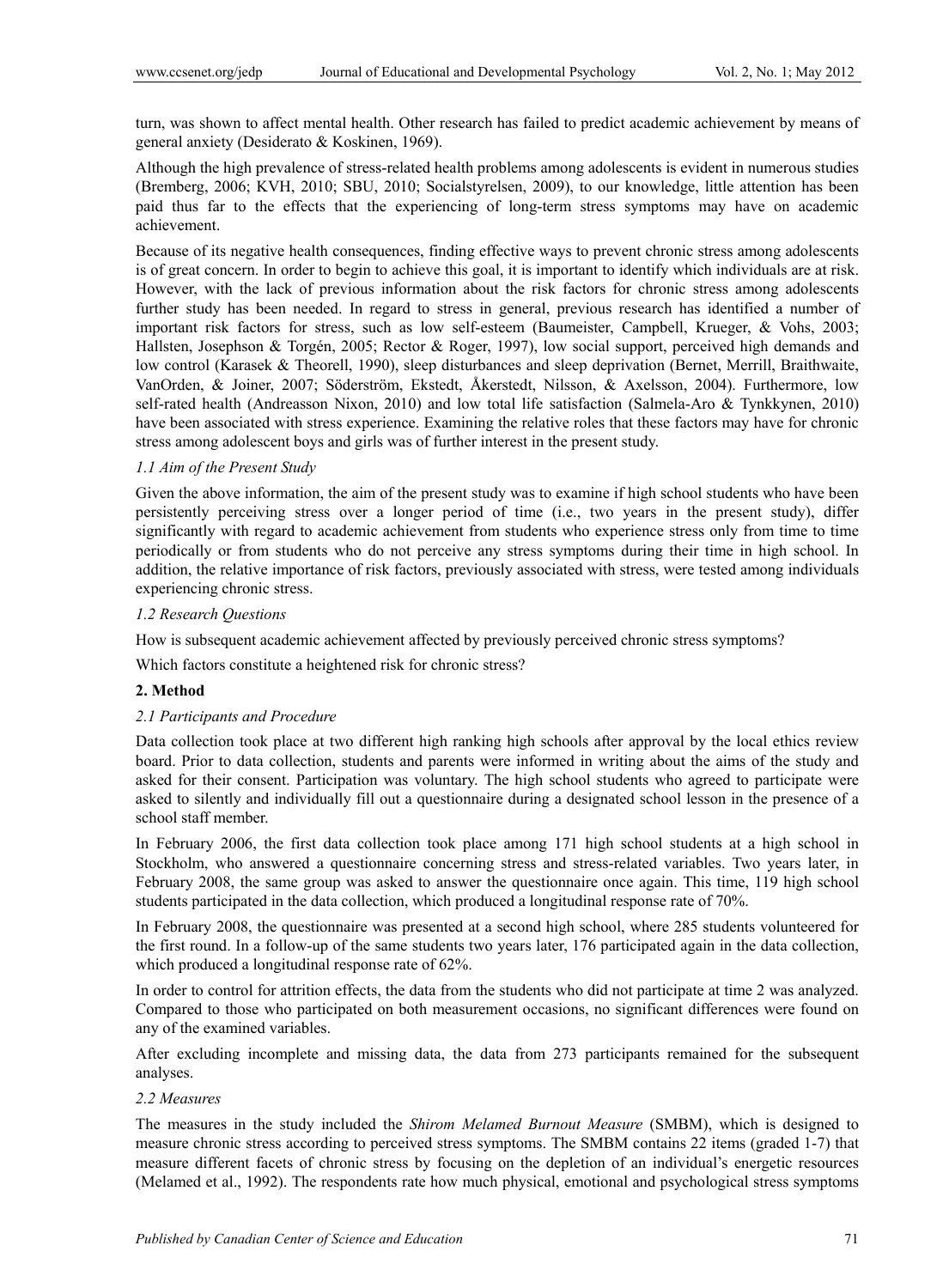they experience (Shirom & Melamed, 2006). High scores indicate an intense experiencing of stress symptoms. In this study, as in previous studies, a rating of 4 or above was considered to be indicative of serious stress symptoms (Grossi, Perski, Evengård, Blomkvist, & Orth-Gomér, 2003). The Cronbach's α coefficient was 0.93 at time 1 and 0.94 at time 2.

The outcome variable of most interest was *academic achievement*. The students' final grades, which are based on their total academic performance throughout high school served as indicators for academic achievement. In the investigated sample, the final grades varied from 6.20 to 20 points  $(M=16.80, SD=2.356)$  with higher values indicating better grades. Moreover, the individual high school entrance grades were available for 112 students.

To measure global self-esteem, *Rosenberg's self-esteem scale* (RSE-scale) was utilized at time 1 (Rosenberg, 1972; Vispoel, Boo, & Bleiler, 2001). Global self-assessment was measured using 10 generally formulated items (graded 1–4) (e.g., *Sometimes I feel rather worthless; There is nothing I could be proud of; In general, I am quite content with myself*). High scores indicate high global self-esteem, which reflects a respondent's overall feeling of being "good enough." The Cronbach's α coefficient was 0.90.

The *Performance-Based Self-esteem scale* (PBS-scale) (Hallsten et al., 2005) consists of four items (graded 1–4), and was used to assess to what degree the respondents' self-esteem is based on performance and success (*I think I sometimes try to prove my worth by being competent; My self-esteem is far too dependent on my daily achievements; At times, I have to be better than others to feel good enough myself; Occasionally I feel obsessed to accomplish something of value*). In this study, high scores indicate high performance-based self-esteem. The Cronbach's α coefficient was 0.81.

*Perceived demands*, *control,* and *social support*, which are important stress-related variables according to Karasek and Theorell (1990), were measured by 17 items (graded 1–4). Demands were measured using an index of five items concerning qualitative and quantitative demands, such as time pressure and conflicting demands (e.g., *Do you feel life is too demanding?; Are there many conflicting demands in your life?*). High scores indicated that the perceived demands were high. The Cronbach's  $\alpha$  coefficient was 0.84. The control index included six items to capture such areas as skill discretion and authority over decisions (e.g., *Can you make decisions about your life on your own?; I constantly need to learn new things in order to deal with my life*). Low scores indicated a lack of perceived control. The Cronbach's α coefficient was 0.30. Social support was measured by an index of 6 items and focuses on the social climate in school (e.g., *I get along well with my schoolmates; There is a good sense of togetherness in my class*) (Bernin & Theorell, 2001). High scores indicate that social support is high. The Cronbach's α coefficient was  $0.76$ .

Sleep disturbances were examined by an eight question index (graded 1-5) taken from the *Karolinska sleep questionnaire* (KSQ) (e.g., *I have difficulties falling asleep; I do not feel well-rested when I wake up in the morning; I experience disturbed sleep*) (Kecklund & Åkerstedt, 1992). The Cronbach's α coefficient was 0.71.

Moreover, three generally formulated questions from the Stress Research Institute's stress screening questionnaire were included (Schraml et al., 2011). The first one concerned perceived sleep duration (*Do you feel like you sleep long enough?)* and was graded from 1 (yes, definitely long enough) to 5 (no, far from long enough). The second question was graded from 1 (very satisfied) to 5 (very unsatisfied) and regarded total life satisfaction (*In general, how satisfied are you with your current life situation?*). The last question (graded from 1=very good to 5=bad) concerned self-rated health (*How would you say your general health has been during the past year?*).

## *2.3 Data Analysis*

According to their responses on the SMBM items at time 1 and time 2, and using the cut-off point of 4 or more, the students were categorized into three different stress groups: a no-stress group, a transitory stress group, and a chronic stress group.

Because of the low reliability (Cronbach's  $\alpha = 0.30$ ) among the items measuring perceived control, these items were excluded from further analyses.

In a first step, the data was explored by means of descriptive statistics and a multivariate analysis of variance was conducted. In a second step, to answer the research questions, an analysis of variance and a logistic regression analysis were conducted. The statistical analyses were carried out using the Statistical Package for Social Sciences (SPSS) version 17.0 for Windows.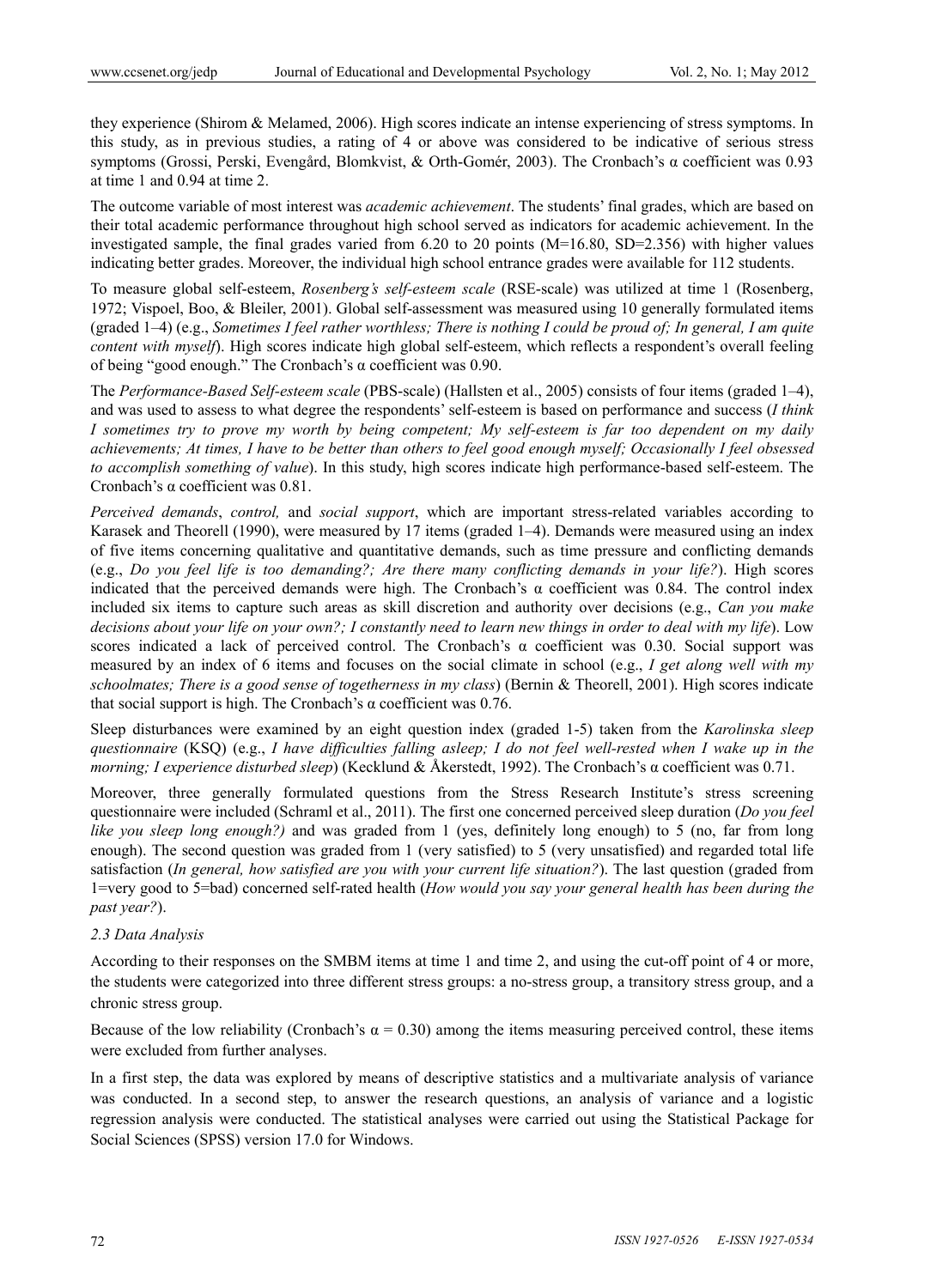## **3. Results**

## *3.1 Descriptive Statistics*

Among all of the investigated high school students, 173 (63%), 106 boys and 67 girls, did not feel stressed, neither at the beginning of high school nor two years later and were placed in the no-stress group.

In the transitory stress group were 59 students (22%), 20 boys and 39 girls, who reported experiencing a high degree of stress symptoms temporarily, either at the beginning or at the end of their time in high school.

Finally, the chronic stress group, consisting of students who reported high levels of stress related symptoms both at the beginning and at the end of high school, was made up of 41 students (15%), 10 boys and 31 girls.

Since the individual high school entrance grades for 112 students were available, a simple one-way ANOVA was carried out in order to investigate if there were initial differences between the stress groups regarding academic achievement. The results showed that there were no initial differences between the three stress groups in terms of the students' entrance grades  $(F2,109=1.001, p=0.371, ns)$ .

The data was then tested to see if there were any differences between the three stress groups with regard to all of the other investigated variables. Since there was a significant imbalance in sex distribution across the three stress groups, with greater numbers of males in the no stress group and greater numbers of females in the transitory and chronic stress groups, gender was entered in the analysis as a second fixed factor. Thus, a  $2$  (gender) x  $3$  (stress group) MANOVA was conducted. The MANOVA yielded a significant multivariate effect of stress group (Wilks' lambda = .628, F16,496=8.122, p<0.001, partial  $\eta^2 = 208$ ) and gender (Wilks' lambda = .819, F8,248=6.855, p<0.001, partial  $\eta^2$ =.181). No significant multivariate interaction effects were found, Wilks' lambda = .905; F16,496 =1.589, ns. Consequently, univariate analyses for between-group differences among the three stress groups and among gender were conducted (see table 1).

## Insert Table 1 Here

There were significant differences between the three stress groups for all of the investigated variables. For the three stress groups, post hoc analyses (Scheffé) of least significant differences were subsequently performed on all pairwise comparisons. All three groups were significantly different from one another in respect to global self-esteem, demands, sleep difficulties, perceived sleep duration, and self-rated health. While the no-stress group reported the highest levels of global self-esteem and self-rated health, as well as less sleeping difficulties and demands, and an adequate perceived duration of sleep, the chronic stress group reported the lowest levels of global self-esteem and self-rated health. The chronically stressed students also perceived their duration of sleep to be too short, had the most sleeping difficulties, and perceived the highest levels of demands. The temporary stress group reported levels in between the other two groups for the mentioned variables. Regarding performance-based self-esteem and total life satisfaction, the no-stress group differed significantly from the other two groups; they reported lower levels of performance-based self-esteem and greater life satisfaction. Compared to the other two groups, the chronic stress group perceived significantly less social support.

Significant main effects for gender were found with regard to self-esteem, indicating that the females had significantly worse global self-esteem. They further reported higher demands and poorer self-rated health than males. The males, on the other hand, reported that their sleep was more insufficient as compared to the females.

## *3.2 Does Chronically Experienced Stress Have any Consequences on Subsequent Academic Achievement?*

To address the question of whether chronically experienced stress symptoms have any consequences on subsequent academic achievement, an ANOVA was conducted. Academic achievement was treated as the dependent variable. Group membership according to levels of experienced stress symptoms and gender constituted the independent variables. The result of the analysis is presented in table 2.

## Insert Table 2 Here

According to the results of the ANOVA, comparing the final grades of the different stress groups showed significant differences (F2,266=5.605, p=0.004, partial  $\eta$ <sup>2=</sup>0.040). It was revealed that the chronic stress group achieved significantly worse grades than the other two groups, which did not differ significantly from each other. Furthermore, there was neither a main effect for gender (F1,266=3.333; p=0.069, ns) nor any interaction effect (F1,266=1.159; p=0.315, ns).

## *3.3 What Are the Factors that Predict a Heightened Risk for Chronic Stress?*

To investigate the relative importance of the investigated variables for predicting membership in either of the extreme groups, that is, the no-stress and chronic stress groups, a logistic regression analysis was conducted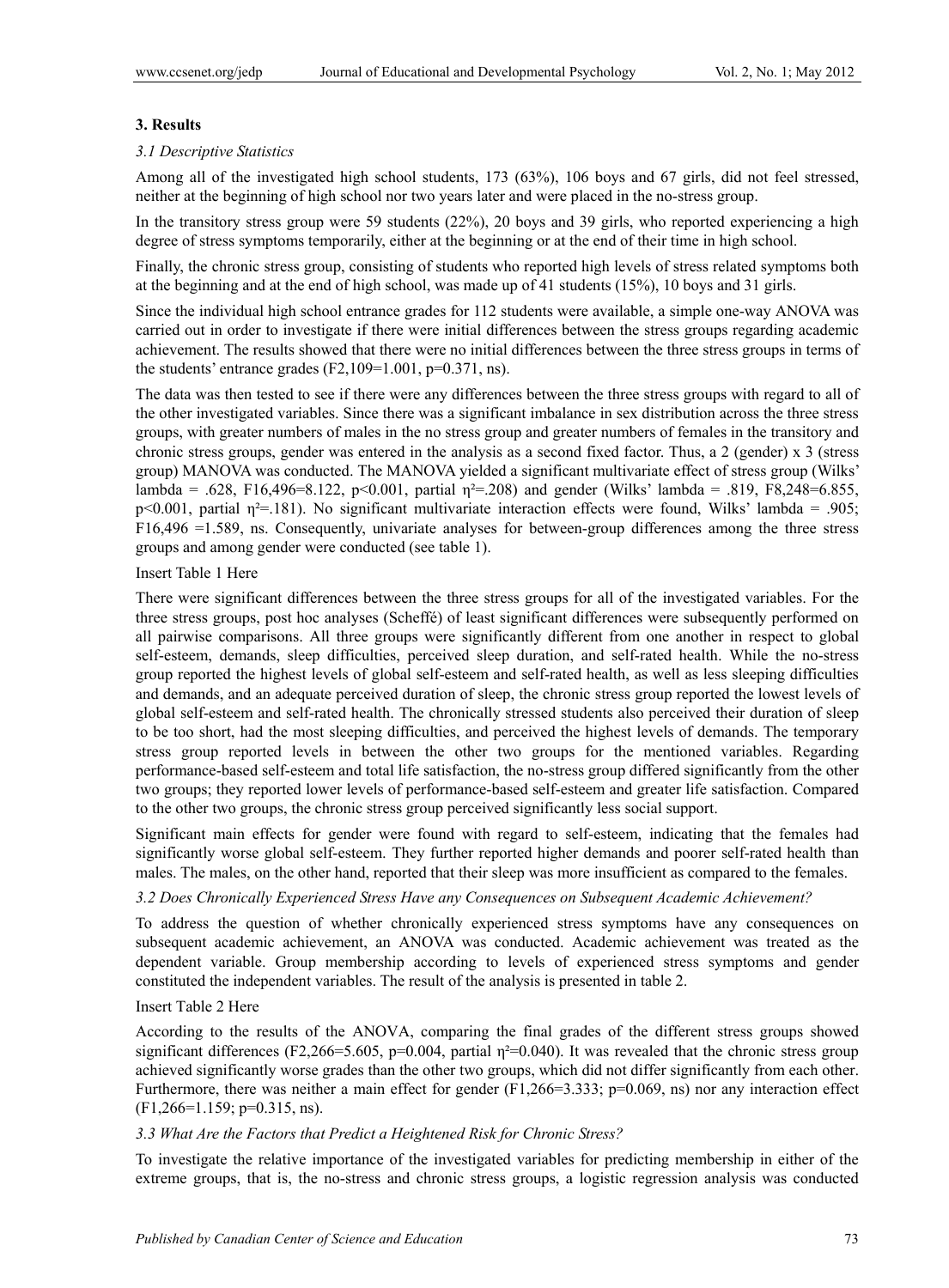(table 3). Before being entered into the analysis, all predictor variables were z-standardized. The dependent variable was membership in either the no-stress or chronic stress group.

Insert Table 3 Here

The inferential Hosmer & Lemeshow goodness-of-fit test yielded a  $\gamma^2$  (8) of 3.348 and was insignificant (p>.05), suggesting that the model fitted the data well. The  $R<sup>2</sup>$ , as defined by Nagelkerke, was .673. Even though the discrimination between chronically stressed and non-stressed individuals by means of the estimated model was not perfect (90.7%), it was better than chance (81%). The present results indicate that perceived high demands, low global self-esteem, perceived short sleep duration, and poor self-rated health were relevant indicators for an increased risk of chronic stress during high school.

## **4. Discussion**

Adolescence is a stressful period in life (Arnett, 1999). The negative consequences of stress on the health and well-being of young people are well-known at this point and of public concern (KVH, 2010; SBU, 2010; Schraml et al., 2011). It is not only the consequences on health that are a problem as there are also other implications for important life domains which can significantly impact a young person's future life, such as academic performance. The present study's aim to investigate the consequences that various degrees of stress experience can have on academics sheds some light on this important area.

According to our results, the students who experienced stress chronically showed significantly worse final grades at the end of high school than the students who perceived no stress or temporary stress. The academic achievement of students who did not experience any stress symptoms during their time in high school as well as those who experienced stress symptoms under a shorter period of time was not influenced negatively. It seems as if these students were easily able to handle the academic challenges they met in school. Even though the difference found between the groups was small, as indicated by a small effect size, it should not be neglected. Indeed, if chronic stress had a significant effect on academic achievement in this rather homogenous group of highly ambitious adolescents, one could expect even stronger effects in other populations of less ambitious high school students.

For the chronically stressed students, it is, in fact a most alarming result, especially when considering that we live in a highly competitive society, which reinforces the ambitious striving for success. Achievement is especially relevant in an educational setting, like high school, where it can make or break a student's future career prospects (Schmidt & Padilla, 2003). Receiving low final grades will preclude chronically stressed students from gaining acceptance into a high-ranked tertiary line of education. The results of the present study support Kaplan et al.'s (2005) finding of a negative relationship between perceived stress and performance.

Fortunately, the no-stress group was the largest (63%), which suggests that the majority of high school students do not experience severe stress symptoms. However, taken together, 97 adolescents (39%) experienced high levels of stress-related symptoms at least once during their time in high school.

When it comes to gender differences, the results of the present study support the findings of earlier investigations (Bremberg, 2006; Hagquist, 2009; Schraml et al., 2011). Every other girl reported having experienced severe stress symptoms at least once in high school compared to every fifth boy. Girls not only constituted the majority of the chronically stressed group, they also showed significantly worse global self-esteem and perceived higher demands compared to males. They also had poorerself-rated health. The boys, on the other hand, especially those in the chronically stressed group, reported that they did not sleep long enough to a greater extent than the girls.

A central issue seems to be the cognitive appraisal of the situation and individual predisposition/vulnerability for the development of chronic stress. Although all students on the surface objectively face the same school situation, essential school requirements and demands, some are at risk for developing chronic stress symptoms, others are not. In the present study, the likelihood of experiencing chronic stress symptoms during high school was found to be positively related to having experienced high demands at the beginning of high school. Furthermore, having a low level of global self-esteem at the beginning of high school was a significant predictor for chronic stress. Students who perceived that they did not sleep sufficiently during school nights were at greater risk of experiencing prolonged stress symptoms. Finally, poor self-rated health was also found to have a significant impact on the risk for developing chronic stress problems. To further examine individual differences is a task for future research.

Considering the results of the present study, the development of specific interventions for highly stressed adolescents is desirable. Among other things, such interventions should focus on strengthening the adolescents' global self-esteem by helping them find ways to maintain their sense of self-worth even when difficulties arise in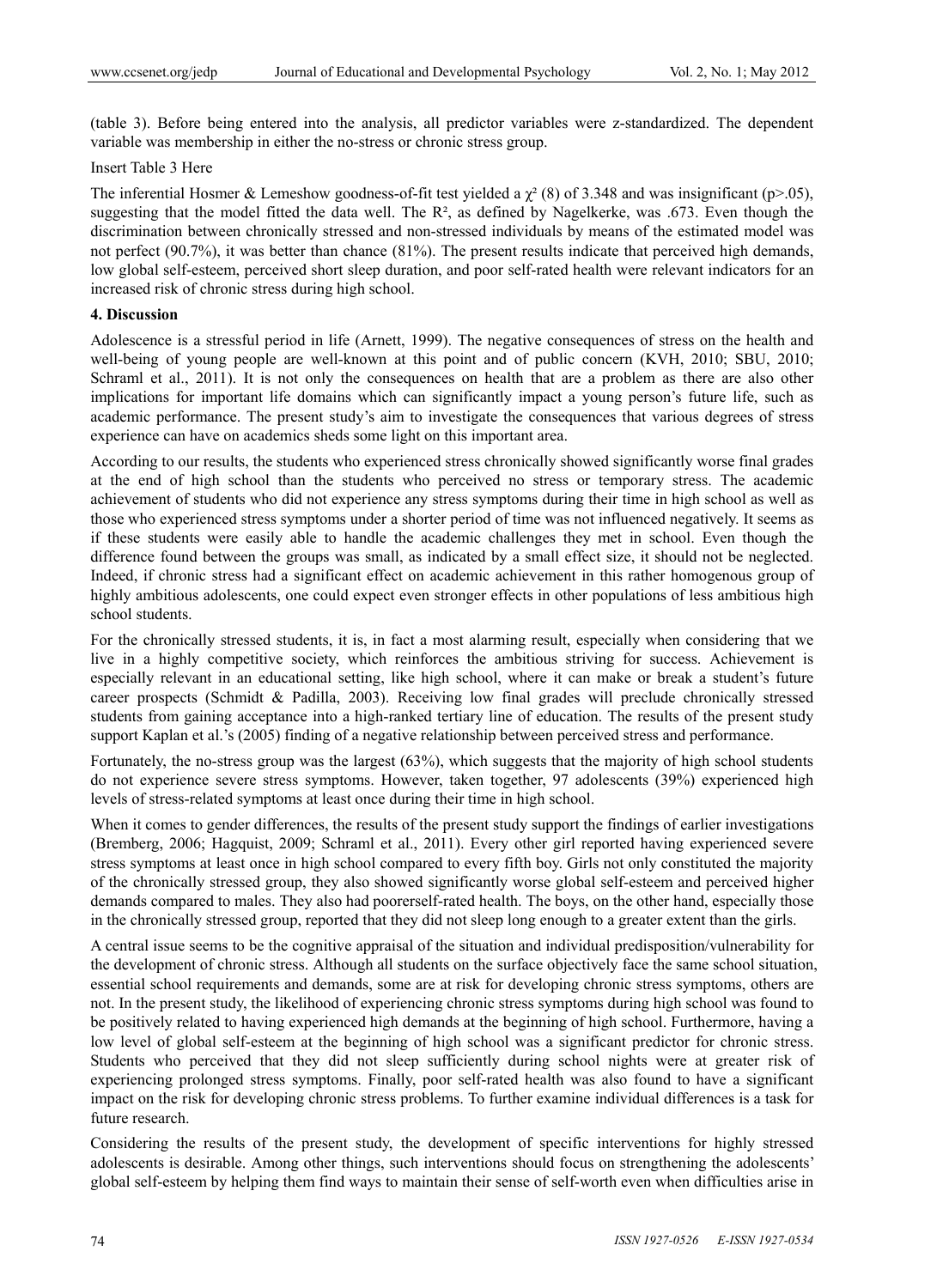life (Baumeister et al., 2003; Rosenberg, 1972). Developing young people's capacity to be flexible, when meeting demands, is a key part of this process. This could be provided by training in cognitive reappraisal/reevaluation. Furthermore, a mindfulness approach might be of help by training students to focus on the present moment and to envision situations objectively, which should help them see future events and challenges, like academic exams in a more neutral/positive light rather than as potential disasters and catastrophes. The results of a study on the positive associations between mindfulness and performance among young adults support this approach (Shao & Skarlicki, 2009). Another important ingredient for preventing chronic stress could be to increase their awareness of the importance of sleep and recovery (Söderström et al., 2004). This would involve learning how to recover appropriately and how to counteract the causes of poor sleep, in terms of both quality and duration (e.g., having too many things to do, not allowing enough time for recovery, problems falling asleep). Finally, young people should be made aware of and encouraged to adopt the kind of behaviors that promote health – for doing so could lead to more positive perceptions of their health and total life situation.

## *4.1 Methodological Considerations*

Several limitations may have influenced the results of the present study. Firstly, all instruments measuring stress and stress-related variables were based on self-report questionnaires. Secondly, a number of potentially relevant variables fell outside the scope of our investigation, such as stressful life events, physical illness, cognitive deficits, and family-related issues, which could have had some influence on the present results. Thirdly, the study does not contain any follow-up measures after the completion of high school, which could provide useful information and probably a more reliable prognosis for the students' future in terms of their risk for stress-related health problems. Fourthly, our sample was drawn from only one geographic area, Stockholm, and thus represents a limited range of community and school environments. Moreover, since our investigation only involved highly ambitious students from two high ranked high schools, further investigations would be needed among adolescents from less elitist high schools in order to draw conclusions for all high school students. Finally, it would have been of great value to have had access to the exact entrance grades for all participating students, rather than relying on those of 112 of the participating students. However, it is safe to assume that the rest of the students had at least sufficiently good grades from primary school since they had met the requirements needed for entering high school.

#### **5. Conclusions**

Chronic stress has more immediate consequences on adolescents in addition to the negative long-term implications it can have on health and well-being. Because of its implications on academic achievement, it can have significant negative repercussions on a young person's future chances of being accepted into a quality line of education.

Adolescents who reported low global self-esteem, high demands, sleep deprivation, or poor health showed a higher risk for developing chronic stress and poor academic achievement.

The results of the present study make a contribution to research on adolescent health and education. The study combines longitudinal self-reported data and objective school information. Thereby, it offers a more concrete understanding of the negative consequences of chronic stress on academic achievement and thus provides a richer context for the development of effective stress intervention strategies in an educational setting.

## **References**

Andreasson Nixon, A. (2010). *Self-rated health.Biobehavioral determinants with focus on inflammatory factors.*  Thesis for doctoral degree, Karolinska Institute.

Arnett, J. J. (1999). Adolescent storm and stress, reconsidered. *American Psychologist, 54* (5), 317-326.

Basow, S. A., & Rubin, L. R. (1999). Gender influences on adolescent development. In N. G. Johnson, M. C. Roberts & J. P. Worell (Eds.), *Beyond appearance: A new look at adolescent girls* (pp. 25-52). Washington, DC: American Psychological Association.

Baumeister, R. F., Campbell, J. D., Krueger, J. I., & Vohs, K. D. (2003). Does high self-esteem cause better performance, interpersonal success, happiness, or healthier lifestyles? *Psychological science in the public interest, 4* (1), 1-44.

Bernert, R., Merrill, K., Braithwaite, S., VanOrden, K., & Joiner, T. (2007). Family life stress and insomnia symptoms in a prospective evaluation of young adults. *Journal of Family Psychology, 21*(1)*,* 58-66. http://dx.doi.org/10.1037/0893-3200.21.1.58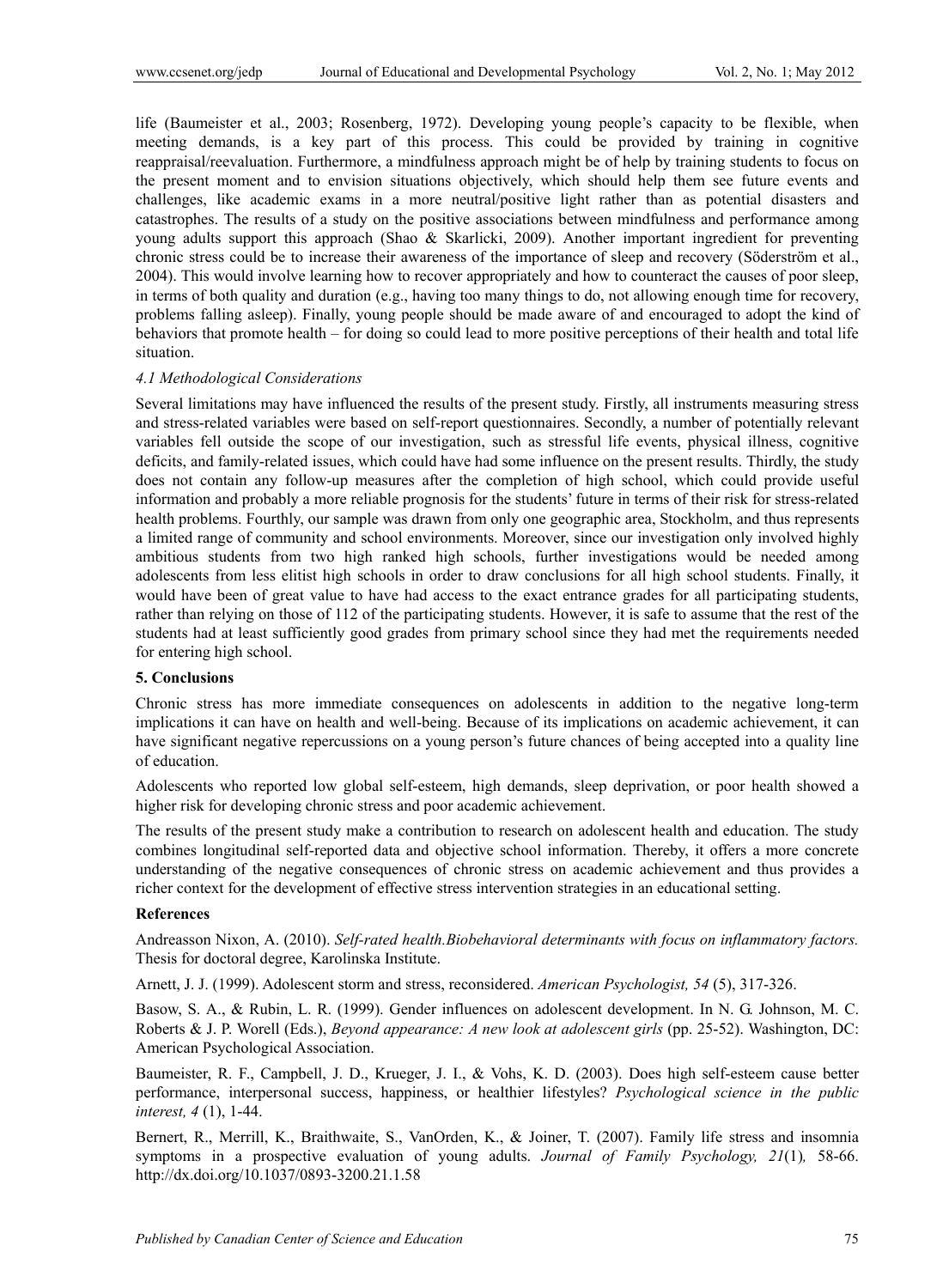Bernin, P., & Theorell, T. (2001). Demand-control-support among female and male managers in eight Swedish companies.*Stress and Health, 17,* 231-243.

Brady, S. S., & Matthews, K. A. (2006). Chronic Stress Influences Ambulatory Blood Pressure in Adolescents. *Annals of Behavioral Medicine, 31* (1), 80-88. http://dx.doi.org/10.1207/s15324796abm3101\_12

Bremberg, S. (2006). Ungdomar, stress och psykisk ohälsa - Analyser och förslag till åtgärder*. (Youngsters, stress and mental health – Analysis and proposals for action)* Stockholm: Socialdepartementet, SOU 2006:77. [Online] Available: http://www.regeringen.se/sb/d/108/a/67472

Byrne, D. G., Davenport, S. C., & Mazanov, J. (2007). Profiles of adolescent stress: The development of the adolescent stress questionnaire (ASQ). *Journal of Adolescence, 30,* 393-416. http://dx.doi.org/10.1016/j.adolescence.2006.04.004

Desiderato, O., & Koskinen, P. (1969). Anxiety, Study Habits, and Academic Achievement. *Journal of Counseling Psychology, 16* (2), 162-165. http://dx.doi.org/10.1037/h0027213

Grossi, G., Perski, A., Evengård, B., Blomkvist, V., & Orth-Gomér, K. (2003). Physiological correlates of burnout among women. *Journal of Psychosomatic Research, 55,* 309-316. [Online] Available: http://www.ncbi.nlm.nih.gov/pubmed/14507541

Gustafsson, J.-E., Allodi, M., Alin.-Åkerman, B., Eriksson, C., Eriksson, L. Fischbein, S., Granlund, M., Gustafsson, P., Ljungdahl, S., Ogden, T., & Persson, R. S. (2010). *School, Learning and Mental Health. A systematic review.* Health committee, The Royal Swedish Academy of Sciences. [Online] Available: http://www.kva.se/Documents/Vetenskap\_samhallet/Halsa/Utskottet/kunskapsoversikt2\_halsa\_eng\_2010.pdf

Hagquist, C. (2009). Psychosomatic health problems among adolescents in Sweden – are the time trends gender related? *European Journal of Public Health, 19* (3), 331-336. http://dx.doi.org/10.1093/eurpub/ckp031

Hagquist, C. (2010). Discrepant Trends in Mental Health Complaints among Younger and Older Adolescents in Sweden: An Analysis of WHO Data 1985–2005. *Journal of Adolescent Health, 46,* 258–264. http://dx.doi.org/10.1016/j.jadohealth.2009.07.003

Hallsten, L., Josephson, M., & Torgén, M. (2005). Performance-based self-esteem: A driving force in burnout processes and its assessment. *Arbete och Hälsa*. *Arbetslivsinstitutet* (Nr.2005:4). [Online] Avaiable: http://gupea.ub.gu.se/bitstream/2077/4355/1/ah2005\_04.pdf

Hankin, B. L., Mermelstein, R., & Roesch, L. (2007). Sex differences in adoelscent depression: Stress exposure and reactivity models. *Child Development, 78* (1), 279-295. http://dx.doi.org/10.1111/j.1467-8624.2007.00997.x

Huan, V. S., Lay See, Y., Ang, R. P., & Wan Har, C. (2008). The impact of adolescent concerns on their academic stress.*Educational Review, 60* (2), 169-178. http://dx.doi.org/10.1080/00131910801934045

Johnston-Brooks, C. H., Lewis, M. A., Evans, G. W., & Whalen, C. K. (1998). Chronic Stress and Illness in Children: The Role of Allostatic Load. *Psychosomatic Medicine, 60,* 597-603.

Karasek, R., & Theorell, T. (1990). *Healthy work: stress, productivity, and the reconstruction of working life.* New York, NY: Basic Books.

Kaplan, D. S., Liu, R. X., & Kaplan, H. B. (2005). School related stress in early adolescence and academic performance three years later: the conditional influence of self-expectations. *Social Psychology of Education, 8,* 3-17.

Kecklund, G., & Åkerstedt, T. (1992). The psychometric properties of the Karolinska Sleep Questionnaire. *Journal of Sleep Research, 1* (suppl. 1), 113.

Kenny, M. E., Gallagher, L. A., Alvarez-Salvat, R., & Silsby, J. (2002). Sources of Support and Psychosocial Distress among academically successful inner-city youth. *Adolescence, 37* (145), 161-182. [Online] Available: http://www.ncbi.nlm.nih.gov/pubmed/12003288

KVH (Kungliga vetenskapsakademiens hälsoutskott) (2010). *Barns och ungdomars psykiska hälsa i Sverige. En systematisk litteraturöversikt med tonvikt på förändring över tid.* Research report. [Online] Available: http://kva.episerverhotell.net/sv/

Low, C. A., Salomon, K., & Matthews, K. A. (2009). Chronic life stress, cardiovascular reactivity, and subclinical cardiovascular disease in adolescents. *Psychosomatic Medicine, 71* (9), 927-931. http://dx.doi.org/10.1097/PSY.0b013e3181ba18ed

Marin, M. F., Lord, C., Andrews, J., Juster, R. P., Sindi, S., Arsenault-Lapierre, G., Fiocco, A. J., & Lupien, S. J.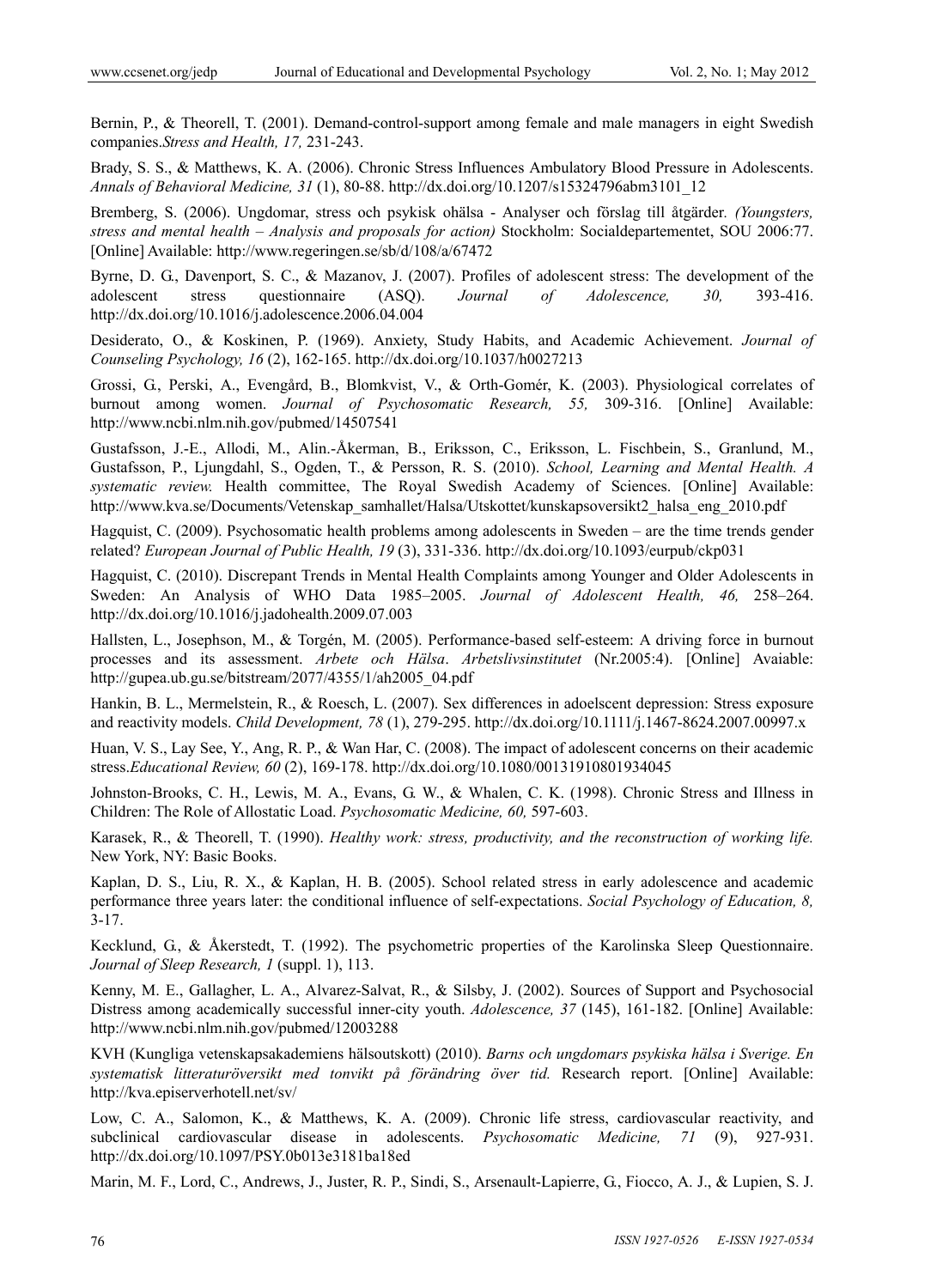(2011). Chronic stress, cognitive functioning and mental health. *Neurobiology of Learning and Memory*, Article in press. http://dx.doi.org/10.1016/j.nlm.2011.02.016

Melamed, S., Kushnir, T., & Shirom, A. (1992). Burnout and Risk Factors for Cardiovascular Diseases.*Behavioral medicine.An interdisciplinary journal of research and practice, 18,* 53-60.

Murberg, T. A., & Bru, E. (2004). School-related Stress and psychosomatic Symptoms among Norwegian Adolescents. *School Psychology International, 25* (3), 317-332. http://dx.doi.org/10.1177/0143034304046904

National Insurance Board (2011). REHSAM - forskning om arbetsrehabilitering. [Online] Available: http://www.forsakringskassan.sev

Ollfors, M., & Andersson, S. I. (2007). Ability of stress, sense of control, and self-theories to predict Swedish high school students' final grades. *Educational Research and Evaluation, 13* (2), 143-169.

Perski, A. (2006). *Ur balans.* Bonnier Fakta.

Rector, N. A., & Roger, D. (1997). The stress buffering effects of self-esteem. *Personality and Individual Differences, 23*(5), 799-808.

Rosenberg, M. (1972). *Society and the adolescent self-image.*Princeton, NJ University Press.

Salmela-Aro, K., & Tynkkynen, L. (2010). Trajectories of Life Satisfaction Across the Transition to Post-Compulsory Education: Do Adolescents Follow Different Pathways? *Journal of Youth and Adolescence, 39*, 870-881. http://dx.doi.org/10.1007/s10964-009-9464-2

SBU (2010). *Methods to prevent mental ill-health in children.A systematic review.* Report 202. Swedish Council on Health Technology Assessment. [Online] Available: http://www.sbu.se/upload/Publikationer/Content0/1/Program\_forebygga\_psykisk\_ohalsa\_hos\_barn.pdf

Schaufeli, W., & Enzmann, D. (1998). *The burnout companion to study and practice: A critical analysis.*Taylor & Francis.

Schmidt, J. A., & Padilla, B. (2003). Self-Esteem and Family-Challenge: An Intervention of their Effects on Achievement. *Journal of Youth and Adolescence, 32* (1), 37-46.

Schraml, K., Perski, A., Grossi, G., & Simonsson-Sarnecki, M. (2011). Stress symptoms among adolescents: The role of subjective psychosocial conditions, lifestyle and self-esteem. *Journal of Adolescence, 34* (5), 987-996. http://dx.doi.org/10.1016/j.adolescence.2010.11.010

Shao, R., & Skarlicki, D. P. (2009). The Role of Mindfulness in Predicting Individual Performance. *Canadian Journal of Behavioral Science, 41* (4), 195-201. http://dx.doi.org/10.1037/a0015166

Shirom, A. (2003). Job-related burn out. In J.C. Quick & L.E. Tetrick (Eds*.*), *Handbook of occupational health psychology (pp. 245-265).*Washington, DC: American Psychological Association.

Shirom, A., & Melamed, S. (2006). A comparison of the Construct Validity of Two Burnout Measures in Two Groups of Professionals. *International Journal of Stress Management, 13* (2), 176-200. http://dx.doi.org/10.1037/1072-5245.13.2.176

Socialstyrelsen (2003). *Utmattningssyndrom. Stressrelaterad psykisk ohälsa.*(Exhaustionsyndrome. Stress-related mental illness.)Report. [Online] Available: http://www.socialstyrelsen.se/publikationer2003/2003-123-18.

Socialstyrelsen (2009). *Folkhälsorapport.* (Public Health report). [Online] Available: http://www.socialstyrelsen.se/publikationer2009/2009-126-71

Söderström, M., Ekstedt, M., Åkerstedt, T., Nilsson, J., & Axelsson, J. (2004). Sleep and Sleepiness in Young Individuals with High Burnout Scores. *Sleep: Journal of Sleep and Sleep Disorders Research, 27* (7), 1369-1377. [Online] Available: http://www.ncbi.nlm.nih.gov/pubmed/15586790

Thoreson, C. E., & Eagleston, J. R. (1983). Chronic stress in children adolescents. *Theory into Practice, 22* (1), 48-56.

Vispoel, W. P., Boo, J., & Bleiler, T. (2001). Computerized and paper-and-pencil versions of the Rosenberg self-esteem scale: a comparison of psychometric features and respondent preferences. *Educational and Psychological Measurement, 6*1 (3), 461-474. Sage Publications, Inc.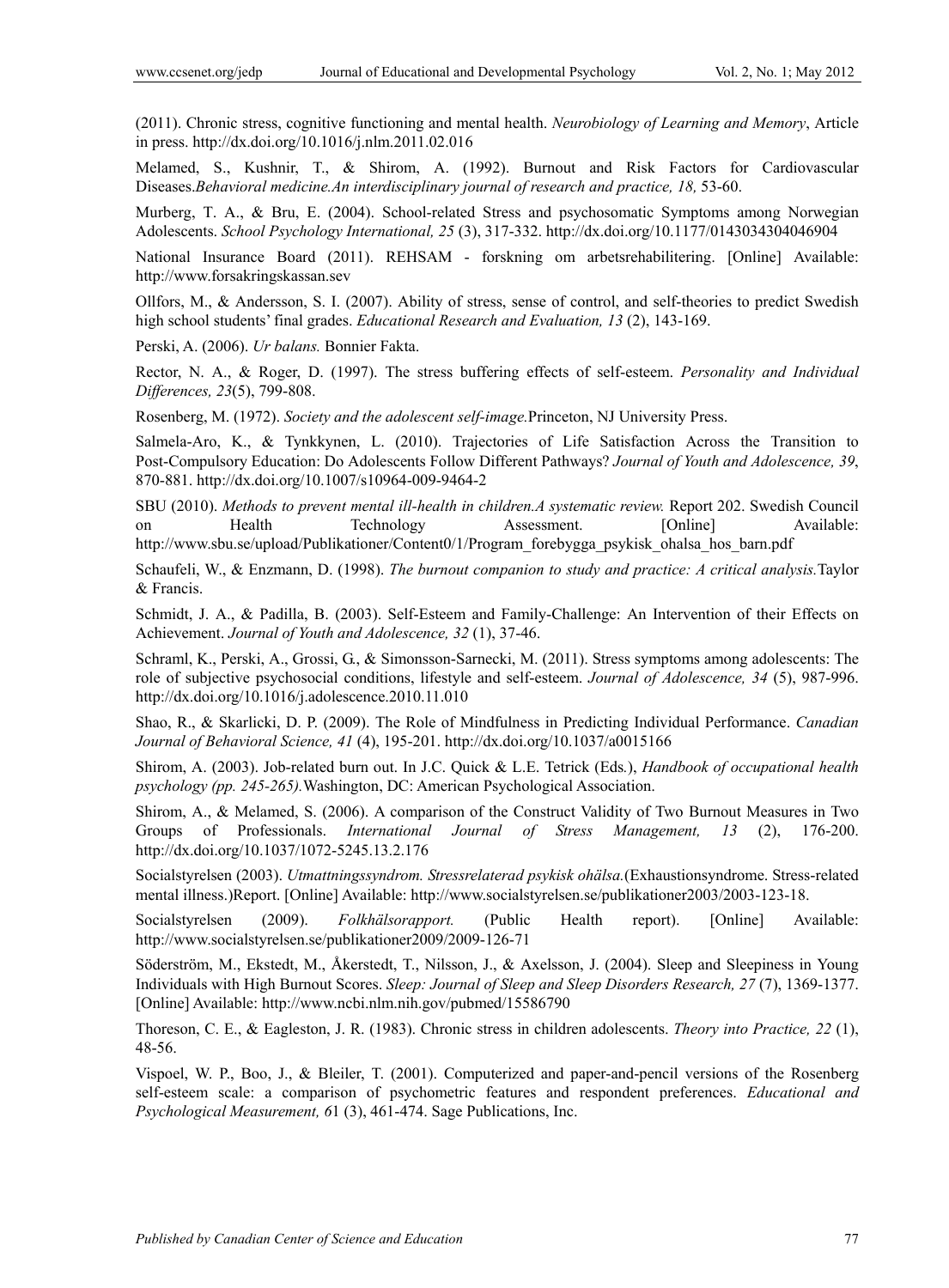|                |                     | No-stress   | Transitory  | Chronic     | F ratios $(\eta^2)$ |            |
|----------------|---------------------|-------------|-------------|-------------|---------------------|------------|
|                |                     |             | stress      | stress      | Stress groups       | Gender     |
|                |                     | M(S.D.)     | M(S.D.)     | M(S.D.)     |                     |            |
| Global         | $\Omega$            | 3.25(.572)  | 3.02(.583)  | 2.55(.559)  | $19.40***$          | 24.55***   |
| self-esteem    | $\vec{\mathcal{C}}$ | 3.58(.383)  | 3.38(.444)  | 3.08(.611)  | (.132)              | (.088)     |
| Pb             | $\Omega$            | 3.12(0.939) | 3.39(.904)  | 3.58(.921)  | $4.52*$             | 1.40       |
| self-esteem    | 8                   | 2.88(1.015) | 3.38(1.162) | 3.25(.905)  | (.034)              |            |
| Demands        | $\Omega$            | 2.84(.562)  | 3.13(0.426) | 3.55(.315)  | 26.34 ***           | 14.30***   |
|                | 8                   | 2.47(.584)  | 2.94(.511)  | 3.13(.514)  | (.171)              | (.053)     |
| Social support | $\Omega$            | 3.43(.350)  | 3.28(.474)  | 3.09(.536)  | 8.28**              | .14        |
|                | 8                   | 3.45(.389)  | 3.28(.441)  | 3.15(.541)  | (.061)              |            |
| Sleep          | $\mathsf{P}$        | 4.19(0.651) | 3.88(.683)  | 3.35 (.789) | 24.72***            | 1.60       |
| disturbances   | ♂                   | 4.44(.655)  | 3.84(.746)  | 3.56(0.476) | (.162)              |            |
| Sleep duration | $\Omega$            | 3.42(.801)  | 3.03(.866)  | 2.62 (.942) | 37.37***            | $5.16*$    |
|                | 8                   | 3.61(.855)  | 3.00(1.106) | 1.50(.527)  | (.227)              | (.020)     |
| Life           | $\Omega$            | 4.10(.741)  | 3.70(.702)  | 3.31 (.930) | 12.06***            | 2.91       |
| satisfaction   | 8                   | 4.21(.704)  | 3.74 (.872) | 3.80 (.789) | (.086)              |            |
| Self-rated     | $\Omega$            | 3.94 (.776) | 3.49(.870)  | 2.86(.833)  | 20.28***            | $14.57***$ |
| health         | 8                   | 4.28 (.686) | 3.95(.911)  | 3.50(.707)  | (.137)              | (.054)     |

| Table 1. Between-group differences for stress-related variables and gender |  |  |  |  |  |  |
|----------------------------------------------------------------------------|--|--|--|--|--|--|
|----------------------------------------------------------------------------|--|--|--|--|--|--|

Notes.  $\frac{1}{x}$  females;  $\frac{1}{x}$ =males. Pb=Performance based \*p<.05. \*\*p<.01. \*\*\*p<.001. ^ For all significant differences the effect size (partial  $\eta^2$ ) is provided in parentheses beneath the *F* ratio. N=261, after list wise deletion of incomplete data.

Table 2. Descriptive statistics for final grades in each stress group

|              |  | No-stress     | Transitory stress | Chronic stress |  |
|--------------|--|---------------|-------------------|----------------|--|
|              |  | M(S.D.)       | M(S.D.)           | M(S.D.)        |  |
| Final grades |  | 17.40 (1.639) | 17.58 (1.732)     | 15.55(3.416)   |  |
|              |  | 16.80(2.360)  | 16.11(2.275)      | 15.59(3.195)   |  |

Notes.  $\frac{1}{2}$  = females;  $\frac{A}{2}$  =males. \*p<.05. \*\*p<.01. \*\*\*p<.001. N=272, after list wise deletion of incomplete data.